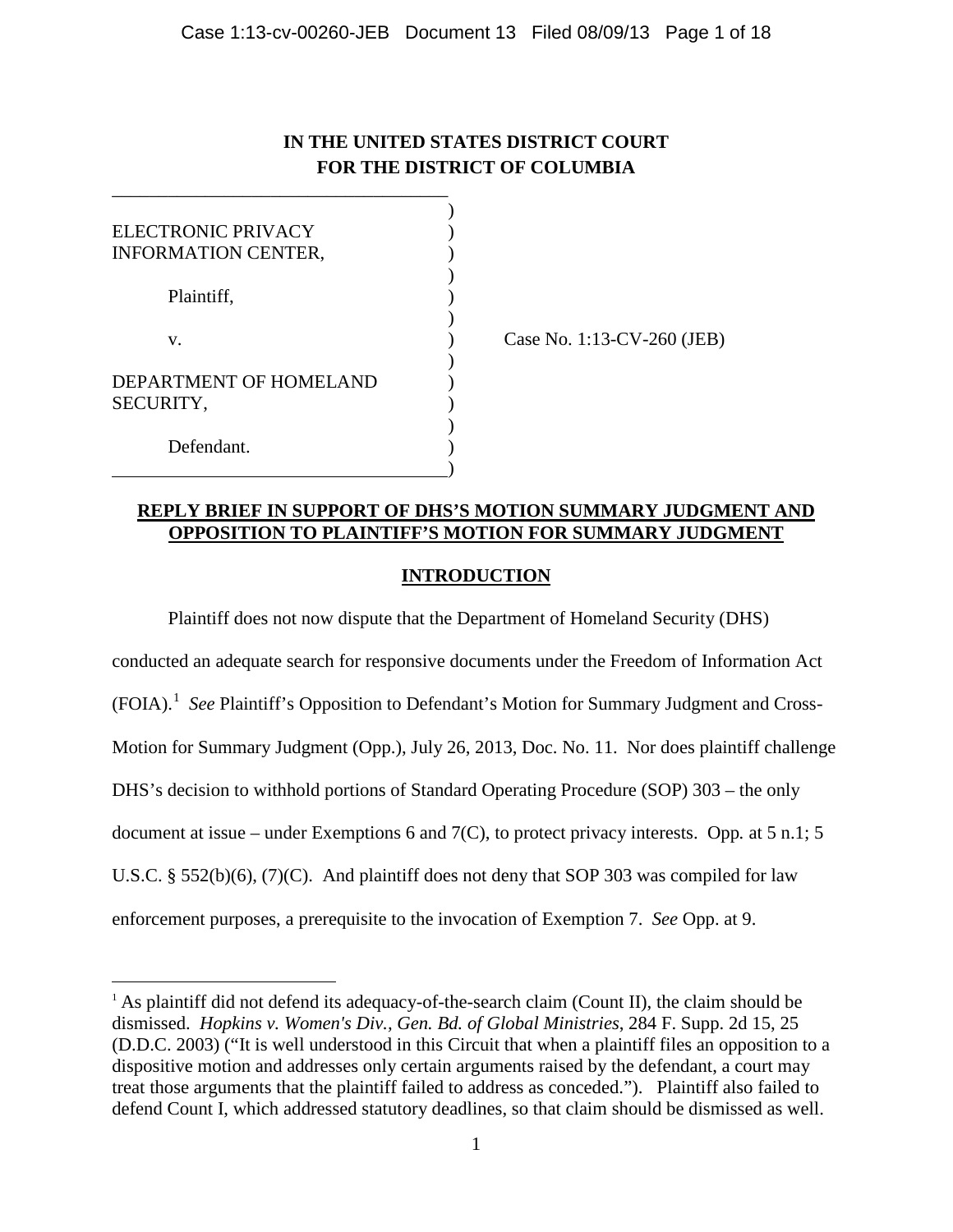### Case 1:13-cv-00260-JEB Document 13 Filed 08/09/13 Page 2 of 18

But plaintiff has not conceded all of DHS's arguments – though it should have. It raises three primary arguments in opposition to DHS's motion for summary judgment and in support of its own: (1) Exemption 7(E) does not apply because SOP 303 does not constitute a technique for a law enforcement investigation; (2) Exemption 7(F) does not apply because the disclosure of SOP 303 would not reveal an individual's identity, DHS cannot identify specifically who would be endangered, and the danger is hypothetical; and (3) DHS has not demonstrated that it has segregated and released all non-exempt information. Opp. at 7-13, 14-17.

None of these arguments has merit. SOP 303, in fact, constitutes a technique for law enforcement investigations under *U.S. News & World Report v. Dep't of Treasury*, 1986 U.S. Dist. LEXIS 27634, at \*6-7 (D.D.C. March 26, 1986), and by preserving evidence through preventing the detonation of bombs. Plaintiff's cramped understanding of Exemption 7(F) contradicts the text and purpose of this broadly worded exemption, and lacks precedential support. Similarly, plaintiff's contention that DHS has not released all non-exempt information is unavailing because DHS detailed the contents of SOP 303, explained that it reviewed the document for – and released – all non-exempt information, and described the harm that would follow if it were to release more information. *See Johnson v. Executive Office for United States Attorneys*, 310 F.3d 771, 776 (D.C. Cir. 2002)

Notwithstanding that it has filed a cross-motion for summary judgment, plaintiff contends that there exist material disputes of fact. Plaintiff's Statement of Disputed Material Facts as to Which There Is a Genuine Issue (Pl. SMF), July 26, 2013, Doc. No. 11-3. Upon inspection, however, the factual disputes all reveal themselves to be legal disputes, and thus no impediment to the entry of summary judgment. In addition to the errant positions described above, plaintiff provides a warped picture of the interpretative principles applicable to FOIA by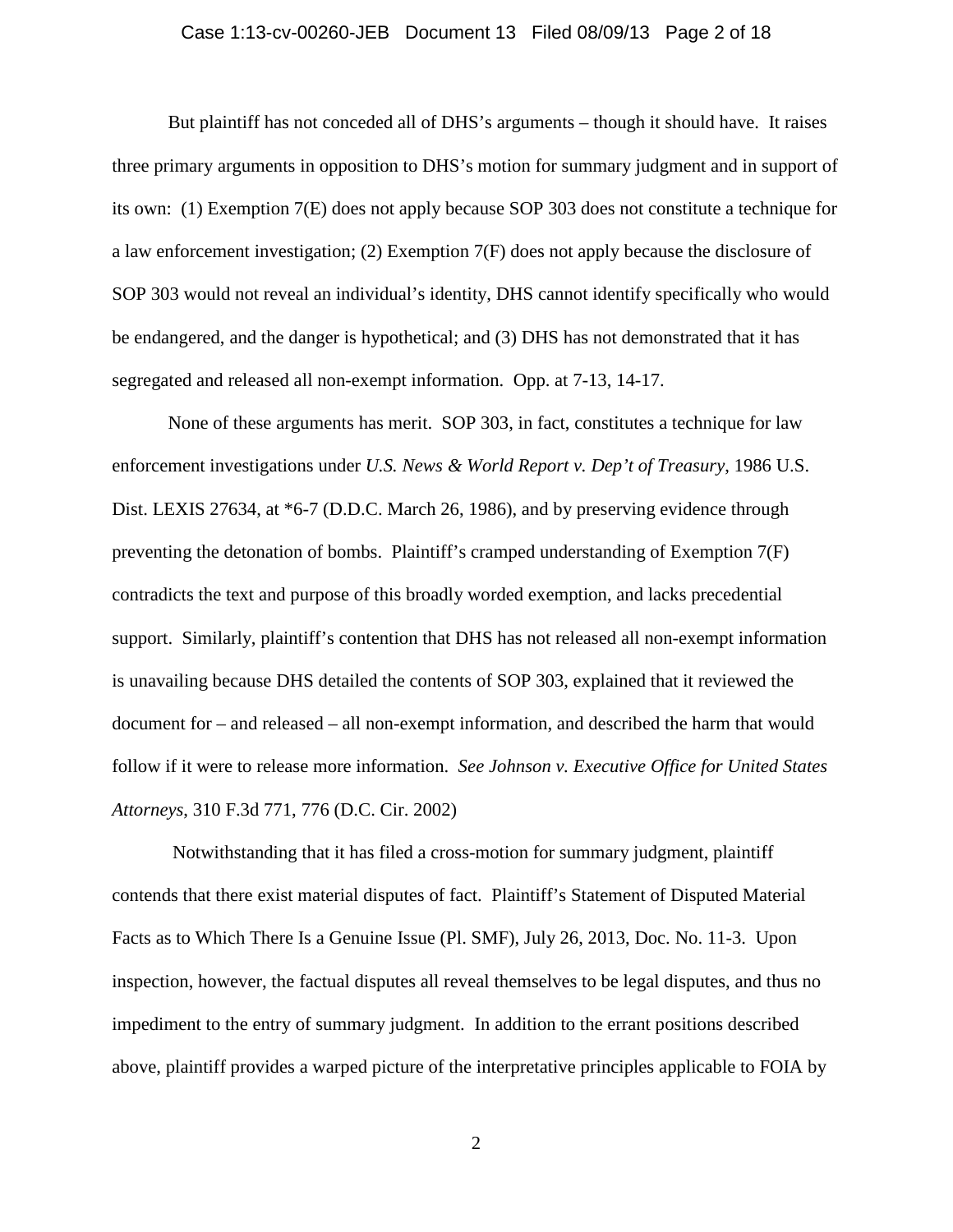#### Case 1:13-cv-00260-JEB Document 13 Filed 08/09/13 Page 3 of 18

excessively downplaying the important role played by the exemptions. Thus, the memorandum starts by providing a fuller picture of these guiding principles, before detailing the flaws in plaintiff's other positions.

For the reasons stated above and in DHS's opening brief, the Court should enter judgment in DHS's favor with respect to the only remaining claim – plaintiff's claim that DHS unlawfully withheld agency records (Count III). $^2$  The Court should, thus, also deny plaintiff's cross-motion for summary judgment.

## **ARGUMENT**

# I. Courts Give FOIA Exemptions "Meaningful Reach and Application"

Plaintiff emphasizes that the FOIA is a "disclosure statute," *Milner v. Dep't of Navy*, 131 S. Ct. 1259, 1262 (2011), and that exemptions must be "narrowly construed," *Pub. Citizen, Inc. v. Rubber Mfrs. Ass'n*, 533 F.3d 810, 813 (D.C. Cir. 2008). Opp. at 5-7. Indeed, plaintiff stresses these points to the exclusion of other important interpretative principles applicable to the FOIA and, in so doing, distorts the governing legal framework. While it is true that Congress intended for the FOIA to facilitate the disclosure of information, Congress also recognized that "public disclosure is not always in the public interest." *CIA v. Sims*, 471 U.S. 159, 166-67 (1985). Accordingly, it created exemptions to disclosure. And because "important interests [are] served by the exemptions," *FBI v. Abramson*, 456 U.S. 615, 630-31 (1982), courts should give them "meaningful reach and application," *John Doe Agency v. John Doe Corp.*, 493 U.S. 146, 152 (1989). Thus, insofar as the exemptions are concerned, "broad language – even when construed narrowly – is still broad language." *Mayer Brown v. IRS*, 562 F.3d 1190, 1194 (D.C. Cir. 2009).

 $\overline{a}$ 

<sup>2</sup> Plainitff has abandoned the other claims in its complaint. *See* n.1.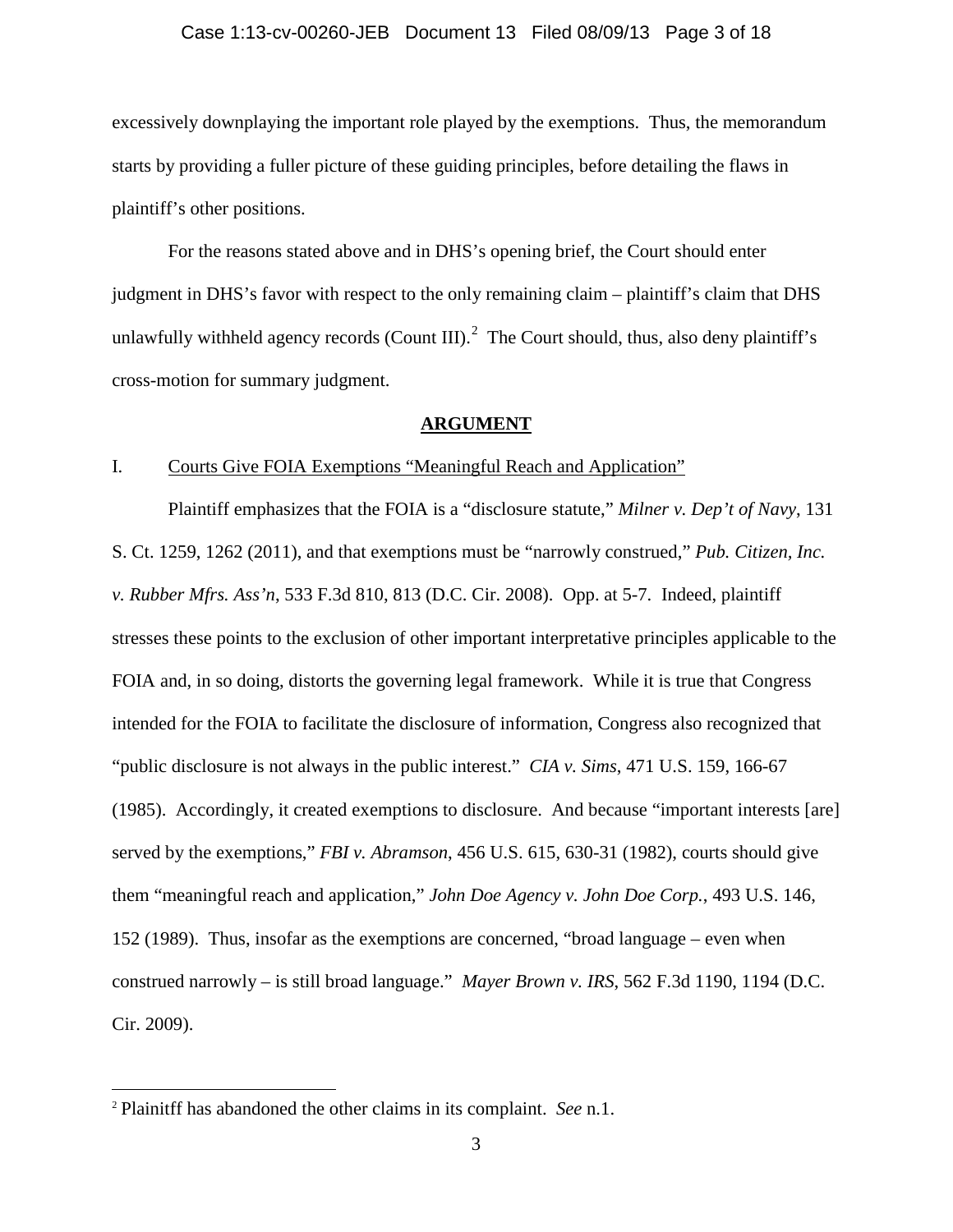# II. Exemption 7(E) Justifies the Withholding of Portions of SOP 303

 Exemption 7(E) protects law-enforcement documents that "would disclose techniques and procedures for law enforcement investigations or prosecutions . . . ." 5 U.S.C. § 552(b)(7)(E). As DHS explained in its opening brief, SOP 303 describes a technique for law enforcement investigations. Memo. in Support of Summ. J. (SJ Memo.), June 28, 2013, Doc. No. 10, at 11-12. A technique is a "procedure" or "particular way of doing or of going about the accomplishment of something." Webster's Third New Int'l Dictionary (1986). SOP 303 establishes a procedure for coordinating the orderly shutdown of a wireless telecommunications network to prevent, among other things, the use of the network to remotely detonate an explosive. Holzer Decl. ¶ 25 (attached as Ex. 2 to SJ Memo., Doc. No. 10). And a Court in this district has concluded that preventative law enforcement activities fall within the confines of Exemption 7(E) because "it is difficult to imagine agency procedures or techniques more deserving of protection." *U.S. News*, 1986 U.S. Dist. LEXIS 27634, at \*6-7 (shielding from disclosure the Secret Service's contract specifications for the President's armored limousine).

 In its opposition brief, Plaintiff responds that SOP 303 is a technique for "disabling a wireless telecommunication network . . . not a technique for a law enforcement investigation or prosecution." Opp. at 9. Plaintiff adds that "DHS offers no explanation for how SOP 303 plays any role in investigations or prosecutions, and no conceivable connection exists." *Id.* But, in advancing this argument, plaintiff fails to address – or even mention – *U.S. News*. In *U.S. News,*  the plaintiff sought all "records pertaining to the Secret Service's purchase of two armored limousines for the President." *U.S. News*, 1986 U.S. Dist. LEXIS 27634, at \*1. The Secret Service invoked Exemption 7(E), as releasing these documents would have revealed details about its efforts to safeguard the President; plaintiff objected that the documents sought would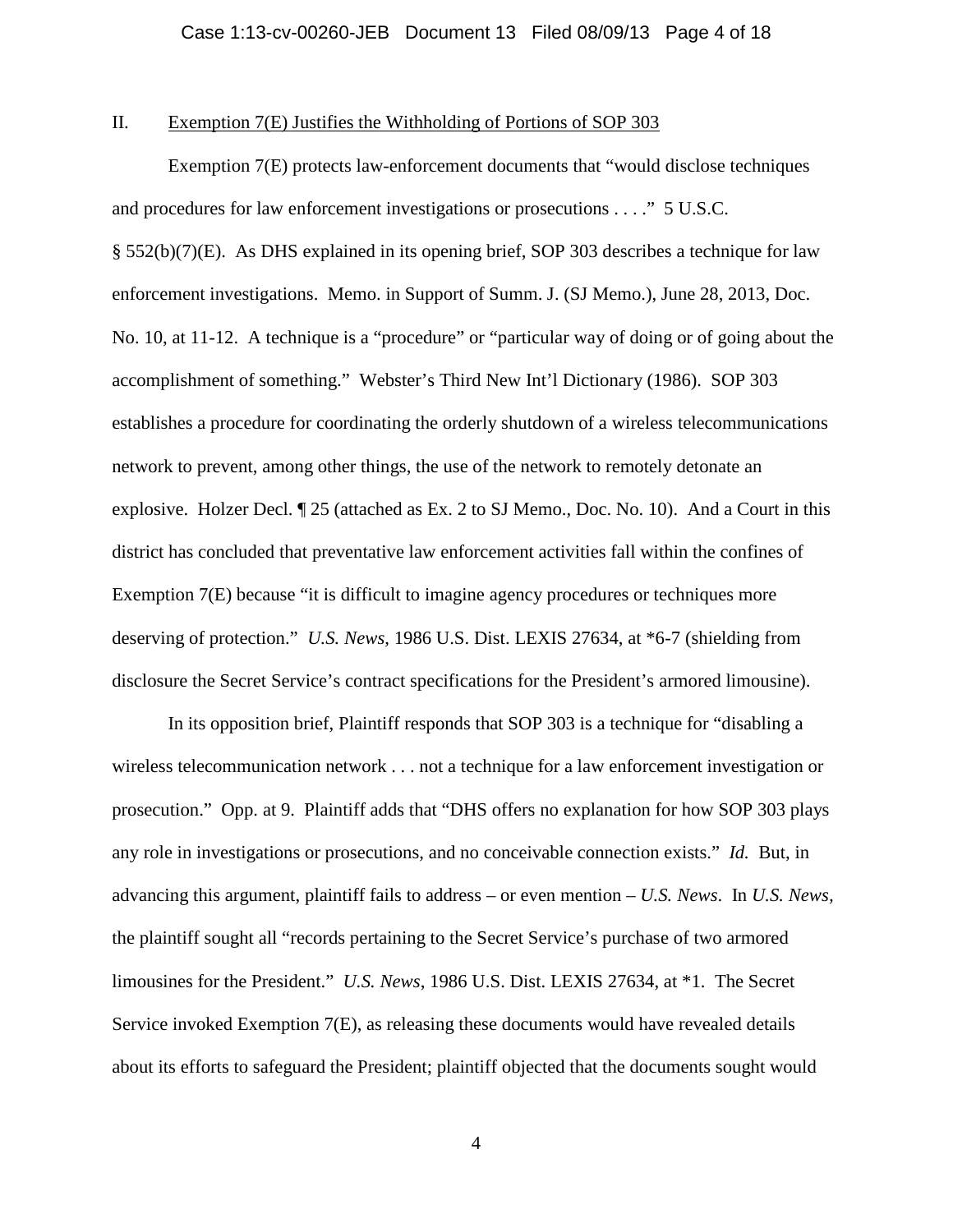### Case 1:13-cv-00260-JEB Document 13 Filed 08/09/13 Page 5 of 18

"reveal 'protective' not 'investigative' techniques and procedures." *Id.* at \*6. The court rejected the plaintiff's "wooden interpretation of the statutory language," concluding that "[i]t is inconceivable . . . that Congress meant to afford [preventative law enforcement] activities any less protection from disclosure simply because they do not fit within the traditional notion of investigative law enforcement techniques." *Id.* The same rationale applies to this case. Plaintiff never distinguishes *U.S. News* from this case; indeed, it does not even try. There is a good reason for that inaction: The cases are indistinguishable. And just as the Court in *U.S. News* rejected the "wooden interpretation of the statutory language" that would have hampered the Secret Service's efforts to protect the President, so this Court should reject the same "wooden interpretation" that would hamstring efforts to prevent the remote detonation of explosive devices.

 Plaintiff does not offer a definition of the word "investigation." Presumably, it interprets the term to refer to efforts to identify a criminal after a crime has been committed. But even if the Court, contrary to *U.S. News*, adopts this narrower interpretation of the term "investigation," there is a "conceivable connection" between SOP 303 and law enforcement investigations. Indeed, the connection is a simple matter of common sense: Preventing explosives from detonating preserves evidence  $-i.e.,$  the bomb and its surroundings  $-$  and, thereby, facilitates the investigation into who built and placed the bomb. Once a bomb detonates, the explosion (or the fire that sometimes results) damages or destroys evidence. This evidence includes the precise design of the bomb – a clue that can point to the bomb designer given the propensity for bomb makers to use similar designs and materials over time, *see United States v. Trenkler*, 61 F.3d 45, 54-56 (1st Cir. 1995) (determining that a prior bombing was similar enough to the one at issue in the case to allow evidence of the prior bombing to be introduced under Federal Rule of Evidence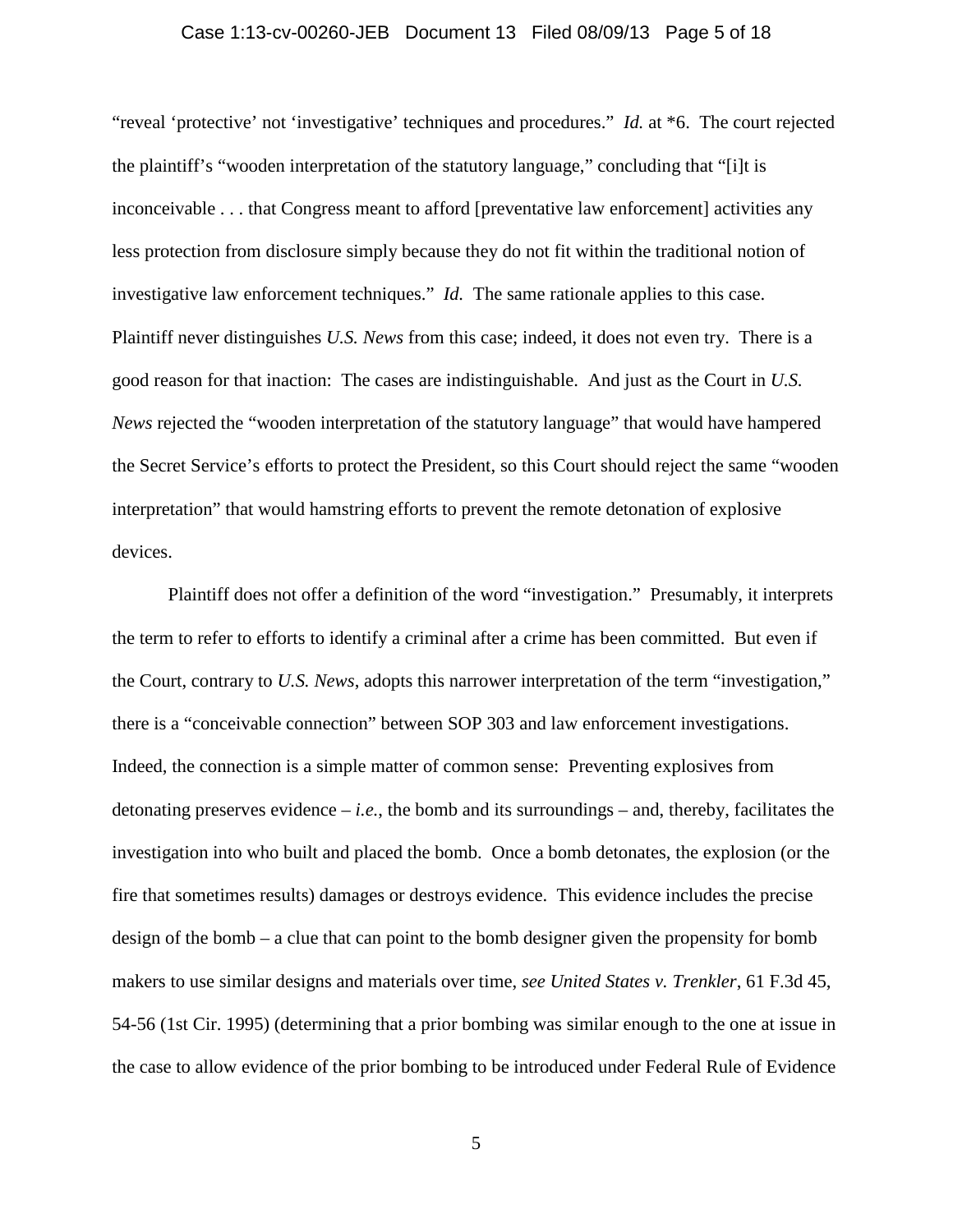#### Case 1:13-cv-00260-JEB Document 13 Filed 08/09/13 Page 6 of 18

404(b)) – and other physical evidence connecting the bomb to its source, *see United States v. Gullett*, 75 F.3d 941, 945 (4th Cir. 1996) (explaining that trial testimony established that had a bomb exploded "as planned, the explosion would have . . . destroyed all evidence of wrongdoing"). SOP 303 is primarily intended to help prevent bombs from detonating. Thus, SOP 303 supports efforts to identify, though investigation, those responsible for the creation and placement of a bomb.

Plaintiff attempts to bolster its argument that SOP 303 is unconnected to law enforcement investigations by noting that "DHS's enabling statute expressly gives primar[y] authority for terrorism investigations and prosecutions to other agencies." Opp. at 9-10. But that DHS may have a secondary role in some investigations does not mean that it has *no* role in those (or other) investigations. Secondary is not a synonym for non-existent. And DHS's connection to relevant investigations, through coordination of the process set out in SOP 303, is described above. In short, Exemption 7(E) protects the withheld portions of SOP 303.

#### II. Exemption 7(F) Supports the Withholding of Segments of SOP 303

 Exemption 7(F) shields from disclosure a record compiled for a law enforcement purpose, if its production "could reasonably be expected to endanger the life or physical safety of any individual." 5 U.S.C. §  $552(b)(7)(F)$ . DHS explained in its opening brief that production of SOP 303 would meet this standard. SJ Memo. at 12-13. Again, SOP 303 describes a procedure for shutting down wireless networks to prevent bombings that would endanger lives or physical safety. Holzer Decl. ¶ 25. Releasing information regarding this process could enable "bad actors" to circumvent it, thus increasing the chances that the process will fail and a bomb will explode. *See id.* ¶ 26. DHS's decision to withhold portions of SOP 303 under Exemption 7(F) parallels the Bureau of Reclamation's successful invocation of Exemption 7(F) over inundation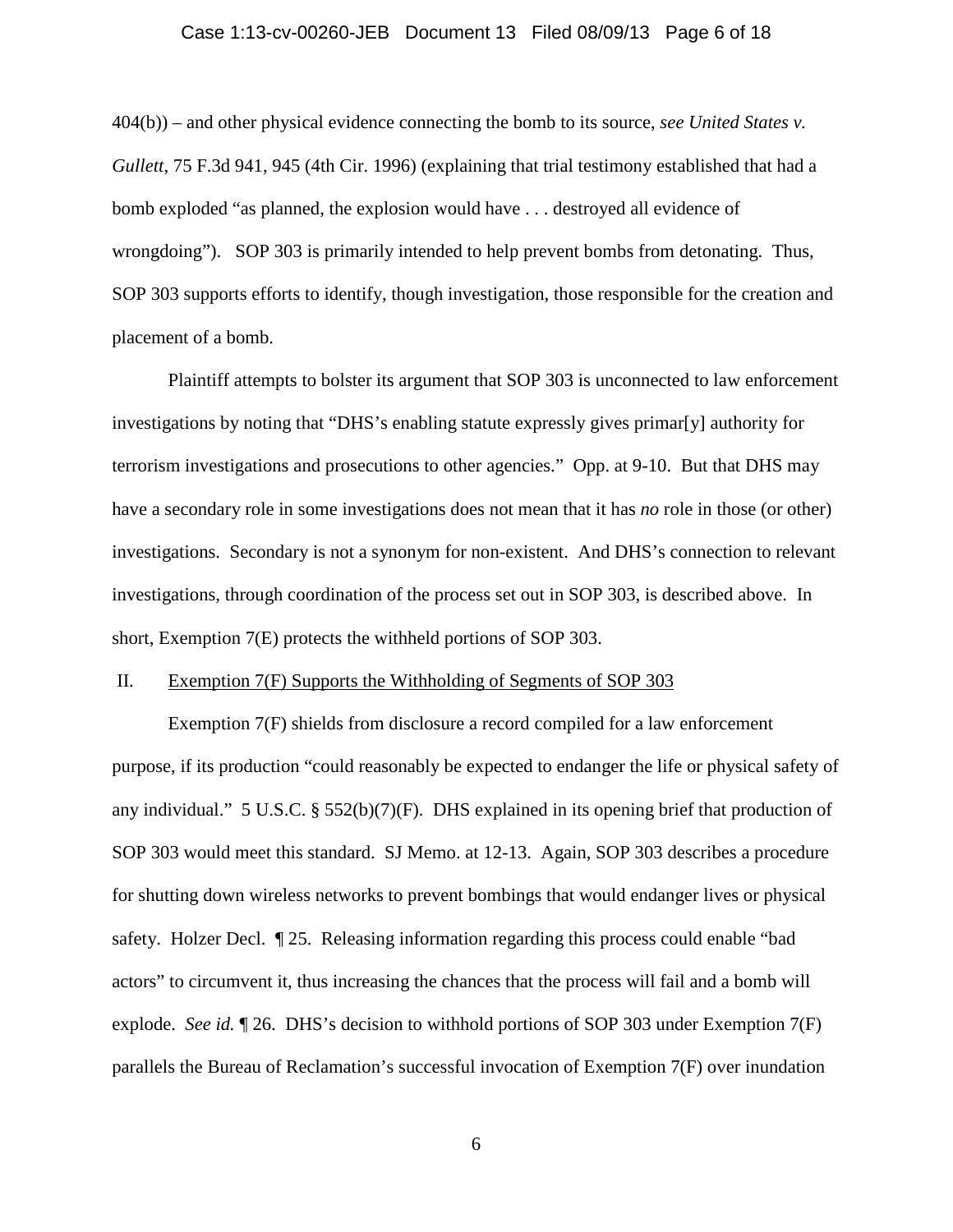### Case 1:13-cv-00260-JEB Document 13 Filed 08/09/13 Page 7 of 18

maps, which described the effects of dam failures for the areas downstream from the Hoover and Glen Canyon Dams, and which could be used to aid terrorist attacks on the dams that would jeopardize the downstream population. *Living Rivers, Inc. v. U.S. Bureau of Reclamation*, 272 F. Supp. 2d 1313, 1321-22 (D. Utah 2003). Importantly, "[w]ithin limits, the Court[s] defer[] to [an] agency's assessment of danger." *Amuso v. U.S. Dep't of Justice*, 600 F. Supp. 2d 78, 101 (D.D.C. 2009). The assessment of danger in this case by DHS is eminently reasonable and deserving of deference.

 Plaintiff contends that Exemption 7(F) does not apply for three reasons, and that *Living Rivers* is unpersuasive. First, plaintiff insists that the exemption applies only in a situation not present here, namely, when (i) the information released will reveal the identity of an individual "mentioned in law enforcement files," and (ii) this revelation will place the individual in danger. Opp. at 11 (internal quotation marks omitted). Second, plaintiff maintains that the individuals identified as being in danger are not identified with adequate specificity. Opp. at 12. Though plaintiff concedes that DHS "need not identify [the endangered] individuals by name," it argues that there must be "identifying characteristics" limiting the pool of potentially endangered persons to a small group. Opp. at 12. Third, plaintiff suggests that Exemption 7(F) does not apply because the threatening activity is "hypothetical." Opp. at 13-14. Finally, plaintiff argues that *Living Rivers* does not support the invocation of Exemption 7(F) in this case because "the population at risk in *Living Rivers* was a specific, identifiable group, and the population that DHS seeks to protect in this case is some hypothetical group of the public." *Id.* at 13.

All of plaintiff's arguments lack merit. Exemption 7(F) does not protect only information that would reveal the identity of individuals mentioned in law enforcement files. By its terms, the exemption extends to all "records or information compiled for law enforcement purposes"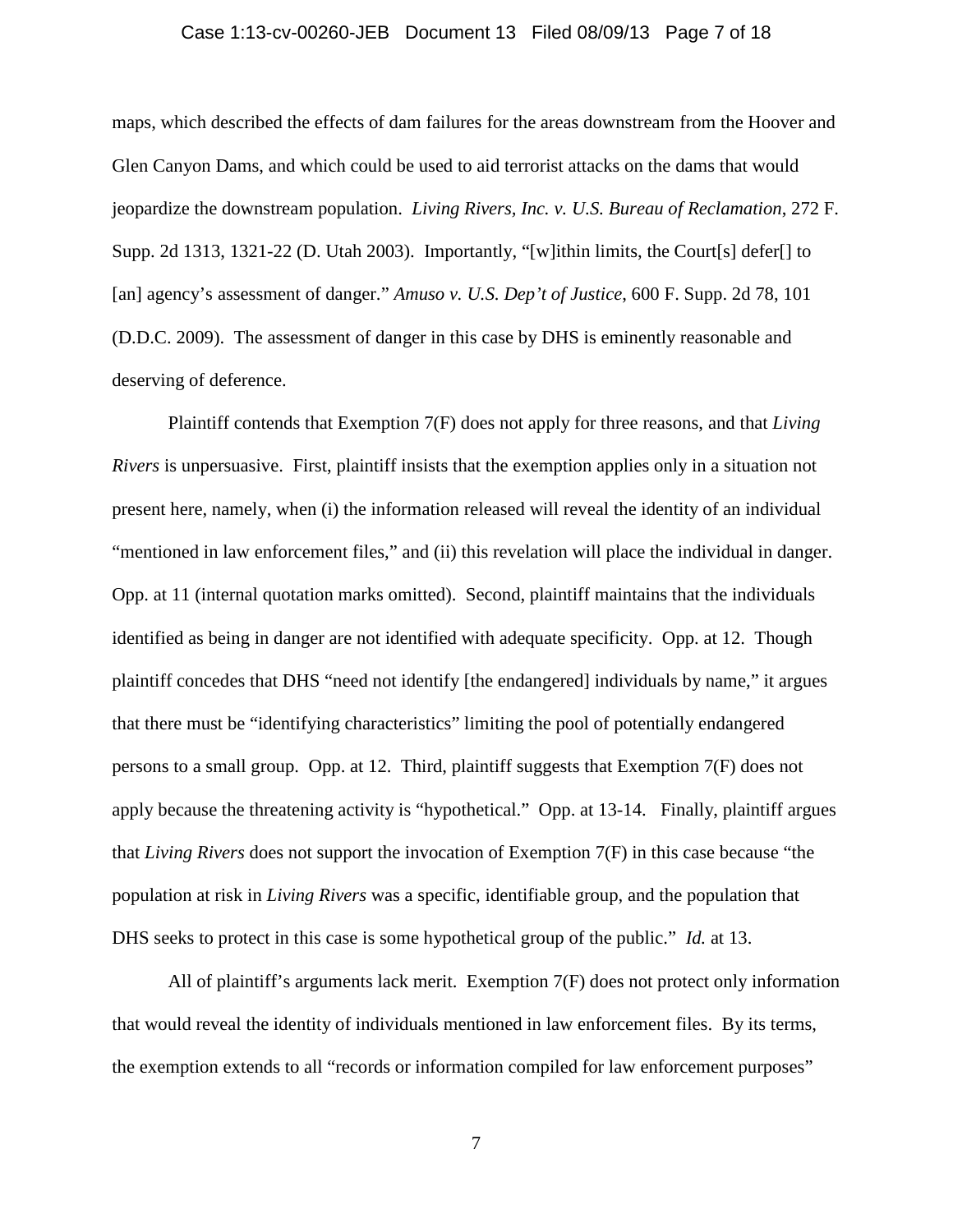#### Case 1:13-cv-00260-JEB Document 13 Filed 08/09/13 Page 8 of 18

that, if released, "could reasonably be expected to endanger the life or physical safety of any individual." 5 U.S.C.  $\S$  552(b)(7)(F). Thus, Courts repeatedly have upheld agencies' decisions to withhold, under Exemption 7(F), information other than individuals' identities. *Zander v. Dep't of Justice*, 885 F. Supp. 2d 1, 7-8 (D.D.C. 2012) (deciding that the Bureau of Prisons properly withheld, under Exemption 7(F), a video showing a prisoner being forcibly removed from his cell because disclosure of the recording "presents the possibility that other prisoners will learn the methods and procedures utilized by BOP officials, and [] this information might be used to thwart the safe application of these techniques in the future"); *Pub. Employees for Envtl. Responsibility v. U.S. Section Int'l Boundary & Water Comm'n*, 839 F. Supp. 2d 304, 327- 28 (D.D.C. 2012) (appeal pending, Docket No. 12-5158) (concluding that a federal commission properly withheld inundation maps for two dams, under Exemption 7(F), because they could be used to facilitate attacks on the dams and, thus, their release would endanger the downstream population); *Peter S. Herrick's Customs & Int'l Trade Newsletter v. U.S. Customs & Border Protection*, 2006 WL 1826185, at \*8-9 (D.D.C. June 30, 2006) (holding that Customs properly withheld information regarding seized contraband, under Exemption 7(F), because releasing it could put Custom's officials and bystanders at risk from people who could attempt to acquire the contraband); *Living Rivers, Inc.*, 272 F. Supp. 2d at 1321-22; *see also Milner*, 131 S. Ct. at 1272 (Alito, J., concurrence) (stating that "[i]n most cases involving security information, it is not difficult to show that disclosure may endanger the life or physical safety of any individual") (internal quotation marks omitted from parenthetical description). The decisions make sense not only because they accord with the text of the exemption, but also because, as a matter of logic, information other than that relating to a person's identity could reasonably be expected to endanger a person's life or physical safety.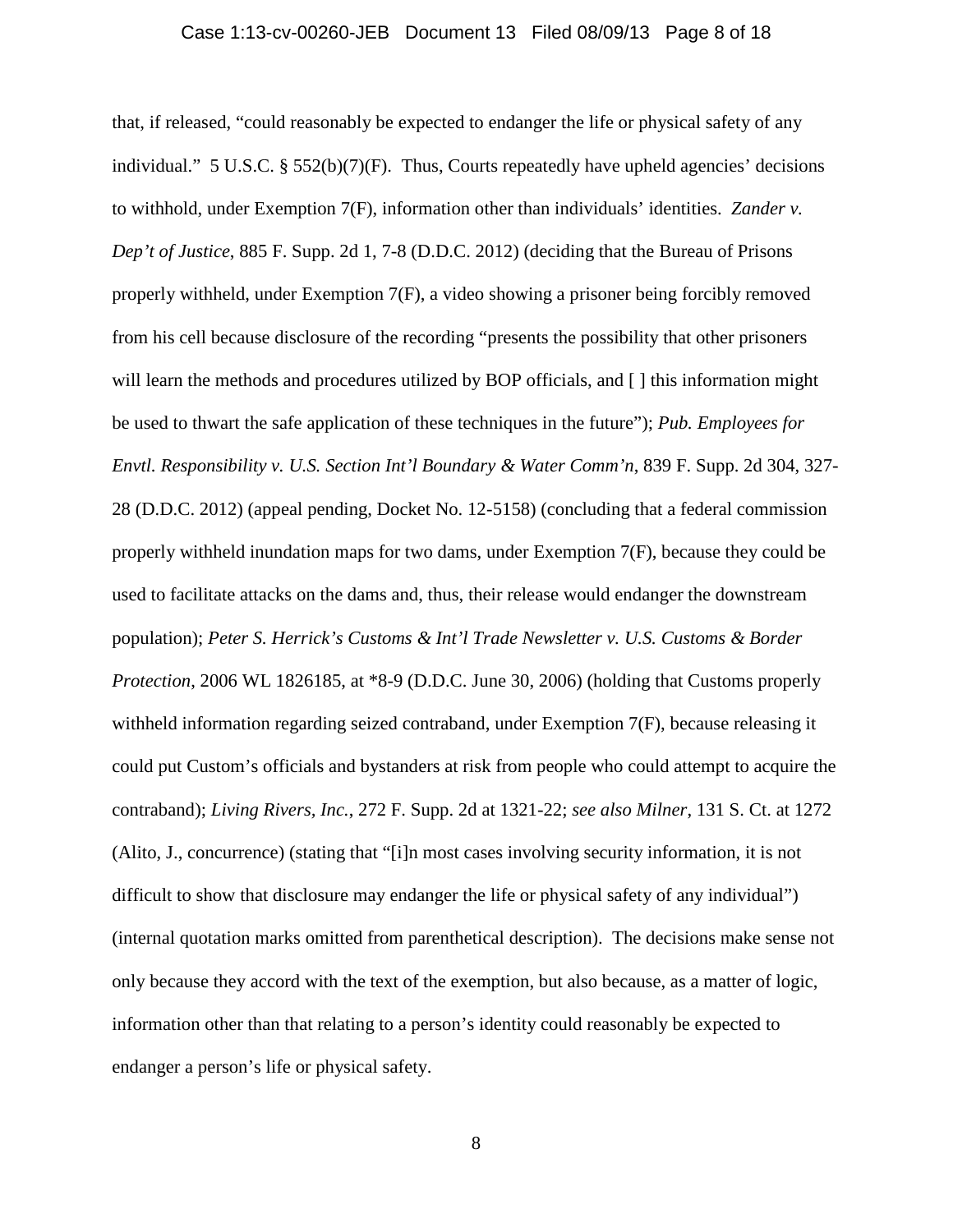### Case 1:13-cv-00260-JEB Document 13 Filed 08/09/13 Page 9 of 18

Plaintiff's argument that Exemption 7(F) is inapplicable because DHS did not identify the endangered persons with specificity is similarly unavailing. Exemption 7(F) applies broadly to "any individual." 5 U.S.C.  $\S$  552(b)(7)(F). "[R]ead naturally, the word 'any' has an expansive meaning, that is, 'one or some indiscriminately of whatever kind.'" *Ali v. Fed. Bureau of Prisons*, 552 U.S. 214, 219 (2008). Plaintiff identifies no language in the statute that limits the expansive breadth of the word "any" only to identifiable individuals. (Congress employed the "any individual" language to broaden the scope of the exemption from its previous form, which limited protection to "law enforcement personnel." 5 U.S.C. § 552(b)(7)(F) (1982).). In the FOIA's companion statute, the Privacy Act, Congress afforded special treatment to law enforcement records connected to an "identifiable individual." 5 U.S.C. § 552a(j)(2)(B). But Congress adopted no similar limiting language in the FOIA.

Nor is there a practical justification for the extra-textual (specific identification) limitation proposed by plaintiff. Plaintiff provides no pragmatic explanation for requiring an agency to be able to specifically identify the person or persons who would be endangered by a document's release in order to invoke Exemption 7(F). It would be irrational to value human lives differently based on whether their identities are known ahead of time, and plaintiff provides no reason to believe that Congress intended such an irrational result. Moreover, the extra-textual identification limitation created by plaintiff is not needed simply to put some limit on the exemption. Exemption 7(F) is not limitless in scope: Congress established the reasonable expectation of danger requirement as a check on the reach of this exemption. 5 U.S.C.  $\S$  552(b)(7)(F). And as the probability of harm is the limiting principle, knowing the identity of the person who would be harmed is irrelevant, because the probability of harm does not change based on whether the person can be specifically identified ahead of time. In crafting its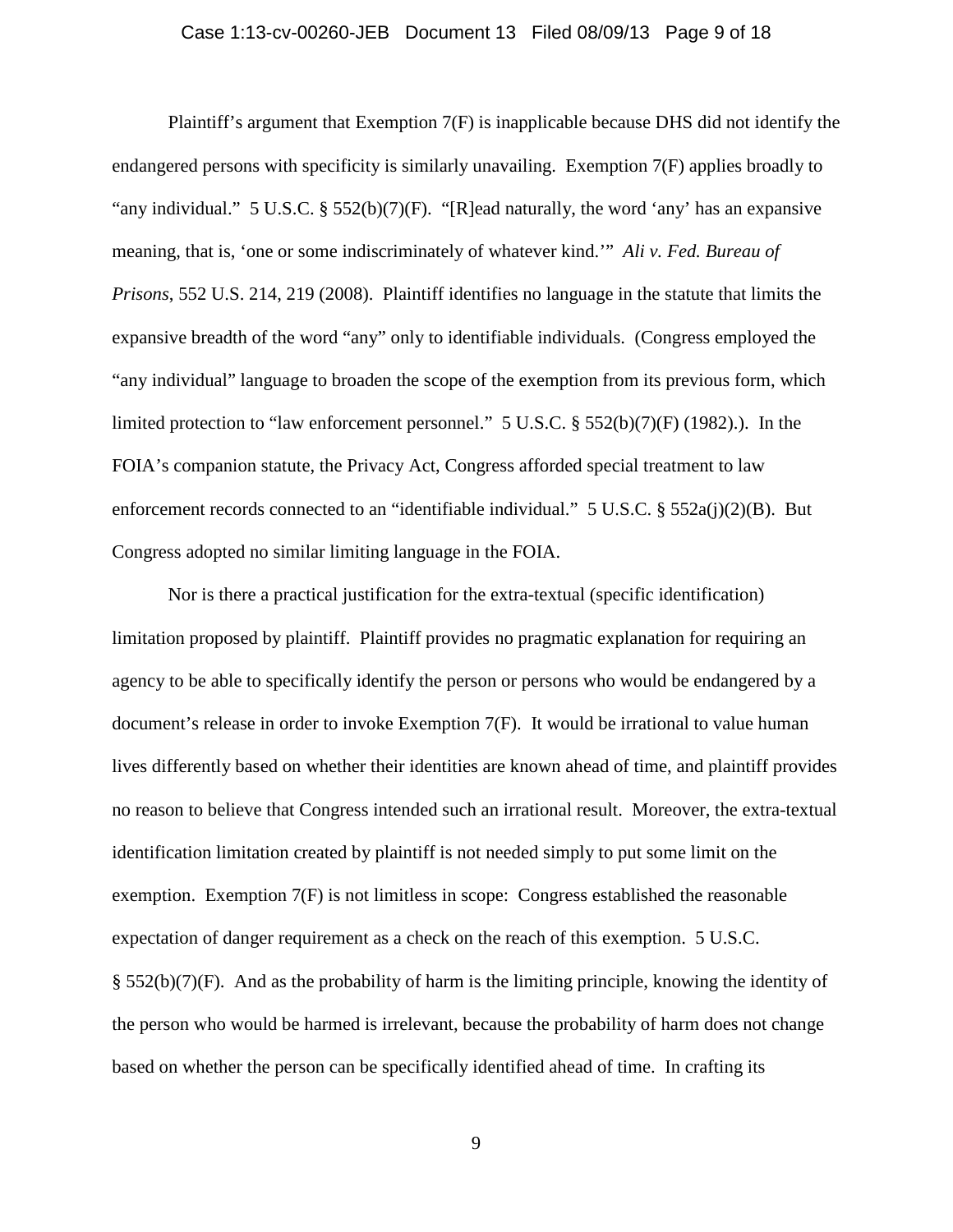### Case 1:13-cv-00260-JEB Document 13 Filed 08/09/13 Page 10 of 18

argument, plaintiff appears to have taken its cues from a Second Circuit decision, *ACLU v. Dep't of Defense*, 543 F.3d 59 (2d Cir. 2008). But the Supreme Court vacated that decision (on the basis of a statute enacted to address the kind of documents at issue in that case, *Dep't of Defense v. ACLU*, 558 U.S. 1042 (2009)), which in any case suffered from the same problems that beset plaintiff's argument.

Plaintiff's suggestion that Exemption 7(F) does not apply because the threatening activity is "hypothetical" lacks a textual foundation and contradicts precedent. Opp. at 13-14. Nothing in the text of Exemption  $7(F)$  limits its application to situations in which there is an existing, specific threat such as, "if I find out who informed on me, then I will kill him." The text is broad in scope, as discussed earlier. And while a document revealing the identity of an informant who has been threatened likely would be covered, that does not mean documents containing other kinds of information, the release of which could endanger lives or physical safety, are not covered. *Zander*, *Public Employees for Environmental Responsibility*, *Peter S. Herrick's,* and *Living Rivers* all ratified the withholding of information on the basis threats, like the one at issues in this case, that plaintiff likely would label as "hypothetical" because they lack the definiteness of the threatened-informant hypothetical. *Zander*, 885 F. Supp. 2d at 6-8; *Pub. Employees for Envtl. Responsibility*, 839 F. Supp. 2d at 325-26, 327-28; *Peter S. Herrick's*, 2006 WL 1826185, at \*5, 8-9; *Living Rivers*, 272 F. Supp. 2d at 1316, 21-22. Exemption 7(F) does require, of course, that the prospect of danger be "reasonabl[e]." But plaintiff offers no evidence that the prospect of danger identified by DHS is unreasonable. It is not. Terrorists have used cell phones to remotely detonate bombs in the past. Serge Schmemann, *Hamas Members Held in Recent Bombings*, N.Y. Times, August 22, 2002, at A1 (explaining that a cell phone was used to remotely detonate a bomb at Hebrew University in Israel that killed nine people, including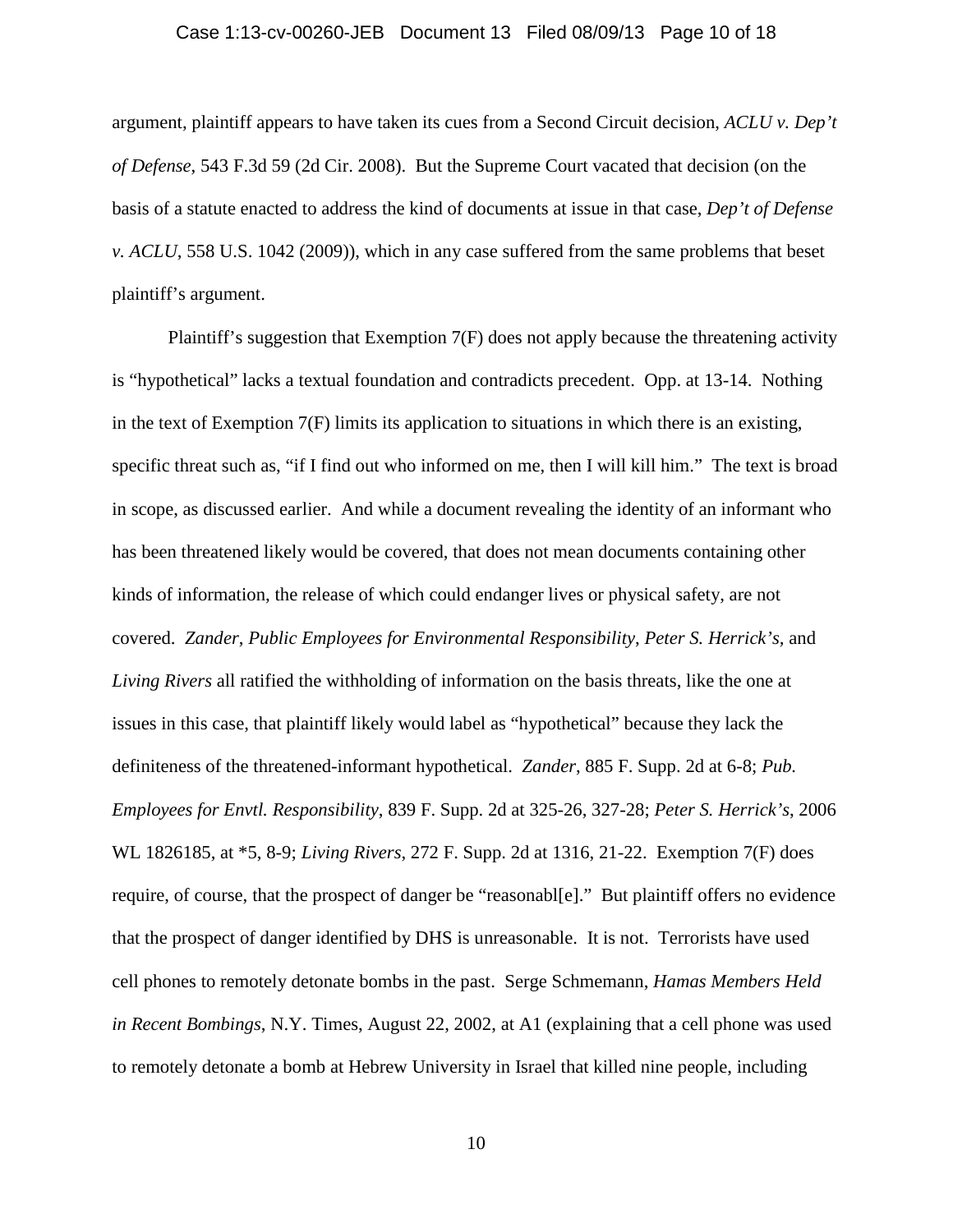### Case 1:13-cv-00260-JEB Document 13 Filed 08/09/13 Page 11 of 18

five Americans). And in any case, even if there were some question about the reasonableness of DHS's danger assessment (which there is not), that doubt would be resolved in favor of DHS because "[w]ithin limits, the Court[s] defer[] to [an] agency's assessment of danger." *Amuso*, 600 F. Supp. 2d at 101.

 Finally, plaintiff's effort to distinguish *Living Rivers* from this case fails. Plaintiff insists that the key difference between the cases is that "the population at risk in *Living Rivers* was a specific, identifiable group, [but] the population that DHS seeks to protect in this case is some hypothetical group of the public." Opp*.* at 13. But, as explained above, Exemption 7(F) does not require that the agency be able to specifically identify the people in danger in order to withhold a document. Also, with respect to *Living Rivers*, the group of people who would be affected by attacks on the immense Hoover and Glen Canyon Dams cannot reasonably be described as "specific" and "identifiable." The group would include not only residents, but people passing through the large downstream areas on business or pleasure. And, in any event, not all residents would be there at any given time. Moreover, the extent to which a dam failed would determine the size of the area affected; a partial failure of a dam presumably would not jeopardize all of the same people as a total failure of one of the dams. Thus, the distinction is illusory.

Plaintiff's description of the group of people jeopardized by the potential release of SOP 303 as "hypothetical," in the course of comparing this case to *Living Rivers*, could be misleading. Opp. at 13. The people are not imaginary; they are real. And while they cannot be specifically identified ahead of time – beyond the fact that they would be within the blast radius of a remotely detonated bomb – that does not mean they do not exist. In any case, they are no more hypothetical that the individuals who would have been jeopardized by the release of records in *Zander*, *Public Employees for Environmental Responsibility*, *Peter S. Herrick's*, or *Living*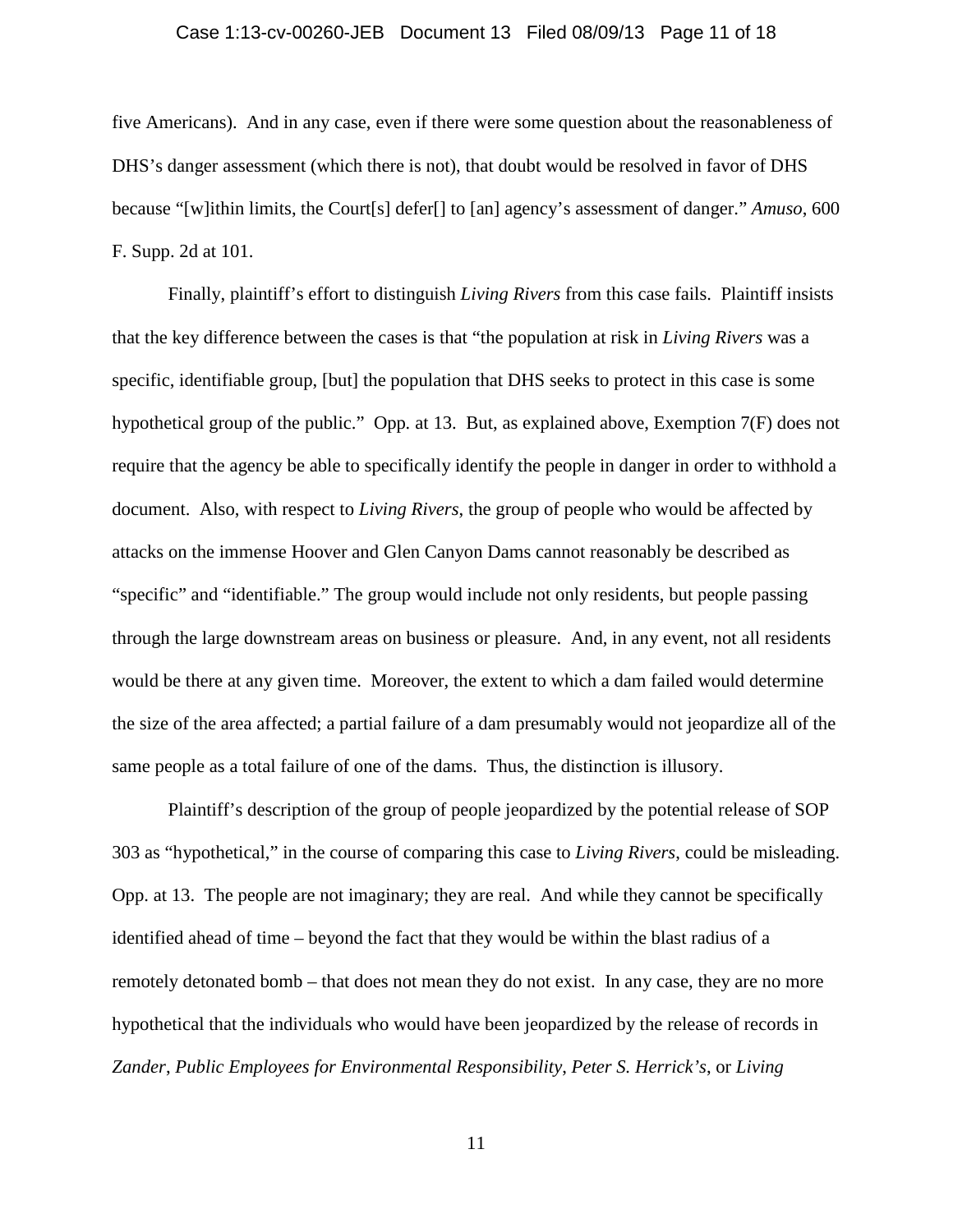### Case 1:13-cv-00260-JEB Document 13 Filed 08/09/13 Page 12 of 18

*Rivers*. Indeed, in *Peter S. Herrick's* the court upheld U.S. Custom's and Border Protection's decision to withhold documents to protect "innocent third parties located in the vicinity of Custom's officials, activities, or seized contraband," a group of shifting membership which, by its nature, could not be identified ahead of time. 2006 WL 1826185, at \*8-9. Exemption 7(F) applies to SOP 303.

III. DHS Appropriately Segregated Non-Exempt Portions of SOP 303 from Exempt Portions of the Document

 Plaintiff contends that "DHS failed to perform an adequate segregability analysis." Opp. at 14. It argues that DHS has provided "nothing more than empty invocation[s] of the segregability standard that the Court should reject." *Id.* at 15 (internal quotation marks omitted). And it suggests that, "at the very least, the predetermined shutdown questions contained within SOP 303 should be segregated and released." Opp. at 15. Plaintiff is wrong on both counts: DHS has adequately justified its segregability decisions, and DHS appropriately withheld the predetermined shutdown questions under Exemptions 7(E) and 7(F).

DHS must provide a "detailed justification" for its segregability decisions. *Johnson*, 310 F.3d at 776 (internal quotations omitted). But "the agency is not required to provide so much detail that the exempt material would be effectively disclosed." *Id.* A detailed description of the withheld material, in conjunction with a declaration establishing that the agency has reviewed the document and determined that no other information may be released without compromising the withheld material, suffices to discharge the agencies responsibility to justify its decisions. *Id.*; *Soghoian v. OMB*, 2013 WL 1201488, at \*14 (D.D.C. March 26, 2013). What is more, "[a]gencies are entitled to a presumption that they complied with the obligation to disclose reasonably segregable material." *Sussman v. U.S. Marshals Service*, 494 F.3d 1106, 1117 (D.C. Cir. 2007).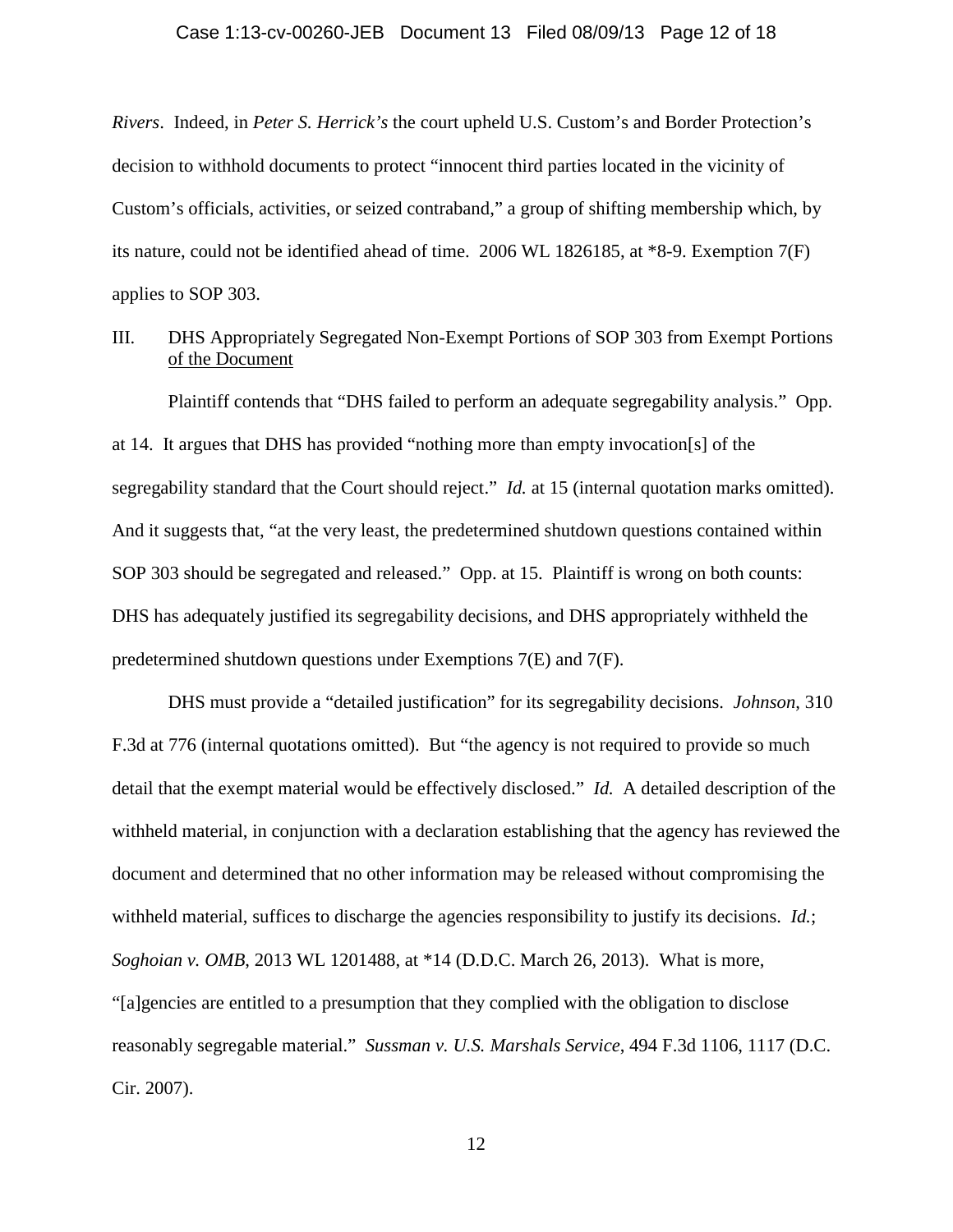#### Case 1:13-cv-00260-JEB Document 13 Filed 08/09/13 Page 13 of 18

 DHS provided a detailed justification for its segregability decisions. It explained that SOP 303 establishes a "unified voluntary process for the orderly shut-down and restoration of wireless services during critical emergencies such as the threat of radio-activated improvised explosive devices. The SOP establishes a procedure by which state [and federal] homeland security officials can directly engage with wireless carriers, and it establishes factual authentication procedures for decision-makers." Holzer Decl. ¶ 20. The agency also pointed out that SOP 303 includes "the full text of the pre-determined series of questions that determines if a shutdown is necessary, and the executing protocols related to the implementation of SOP 303." *Id.*  $\P$  21. Further, DHS reviewed SOP 303 and determined that "some information in the SOP could be released without compromising law enforcement or privacy objectives," *id.* ¶ 22, but that releasing the rest of the document would compromise the interests protected by the exemptions invoked by DHS, *see id*.<sup>3</sup> The agency explained how law enforcement objectives would be compromised: "Making SOP 303 public would enable bad actors to circumvent or interfere with a law enforcement strategy . . . by providing information about when shutdown procedures are used and how a shutdown is executed." *Id.* ¶ 25. And DHS even gave a specific example of how "bad actors" could use information from the withheld portions of 303 to interfere with the shutdown process: "Making SOP 303 public would, *e.g.*, enable bad actors to insert themselves into the process of shutting down or reactivating wireless networks by appropriating verification methods and then impersonating officials designated for involvement in the verification process." *Id.* ¶ 26.

 $\overline{a}$ 

<sup>&</sup>lt;sup>3</sup> Plaintiff states on page 5 of its brief that "[w]ith the exception of a few subject headings, the document [*i.e.*, SOP 303] was entirely redacted." This is untrue. The redacted version of SOP 303 provided to plaintiff also includes, among other things, the document's statement of purpose as well contact information for the state homeland security offices that would be involved in the process of deciding whether to shut down a wireless network. *See* Ex. 2 to Opp. at 1, 8-18.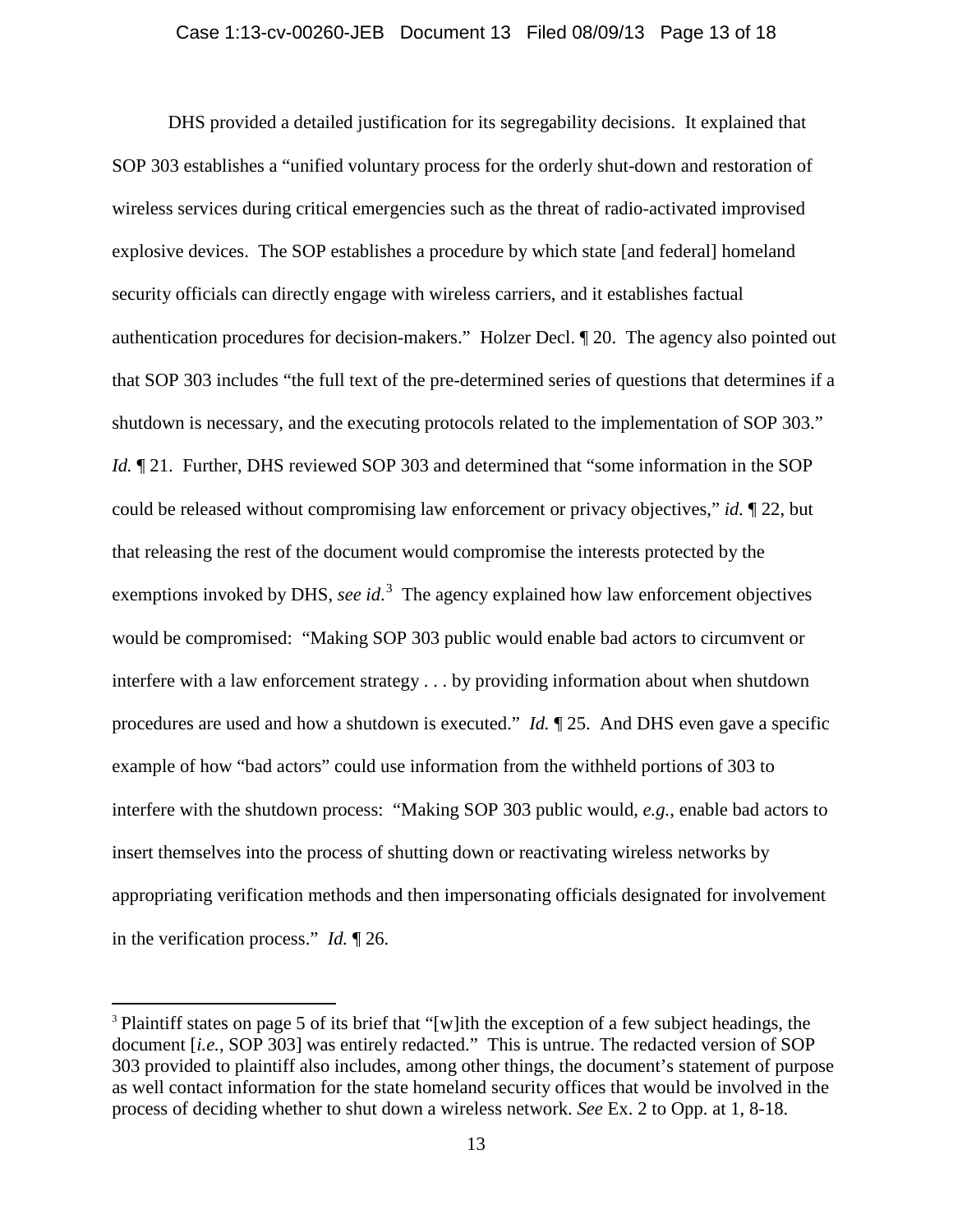### Case 1:13-cv-00260-JEB Document 13 Filed 08/09/13 Page 14 of 18

DHS's detailed description of the document, in conjunction with the statement that it has segregated and released all non-exempt material, suffices to satisfy the agency's burden to justify it segregability decisions. *Johnson*, 310 F.3d at 776. This is especially true given that "[a]gencies are entitled to a presumption that they complied with the obligation to disclose reasonably segregable material," *Sussman*, 494 F.3d at 1117, and are "not required to provide so much detail that the exempt material would be effectively disclosed," *Johnson*, 310 F.3d at 776.

DHS's ample justification of its segregability decision suffices to overcome plaintiff's argument that it is entitled to the text of the pre-determined series of questions that determine if a shutdown is appropriate. But plaintiff's argument also fails for other reasons. Plaintiff contends that the questions "are plainly not law enforcement techniques" because they "are not a means of accomplishing a wireless telecommunications shutdown," but "of determining whether to employ a shutdown in the first place." Opp. at 15. "In other words," plaintiff continues, "the shutdown questions are a matter of general policy that precede the use of any specific shutdown technique." *Id.* at 15. And, plaintiff adds, "release of the predetermined shutdown questions would cause no harm to law enforcement interests" as "bad actors would not be able to use the predetermined shutdown questions alone to defeat shutdown of wireless networks because they would still lack necessary information contained in the rest of SOP 303." *Id.* at 15-16.

These arguments fail. As the declaration explains, "SOP 303 establishes a protocol for verifying that circumstances exist that would justify shutting down wireless networks." Holzer Decl. ¶ 25. Disclosure would not be appropriate, even if the technique described were not a law enforcement technique, because Exemption 7(F) does not shield only law enforcement techniques; it shields records and information that "could reasonably be expected to endanger the life or physical safety of any individual." 5 U.S.C. § 552(b)(7)(F). In any case, plaintiff offers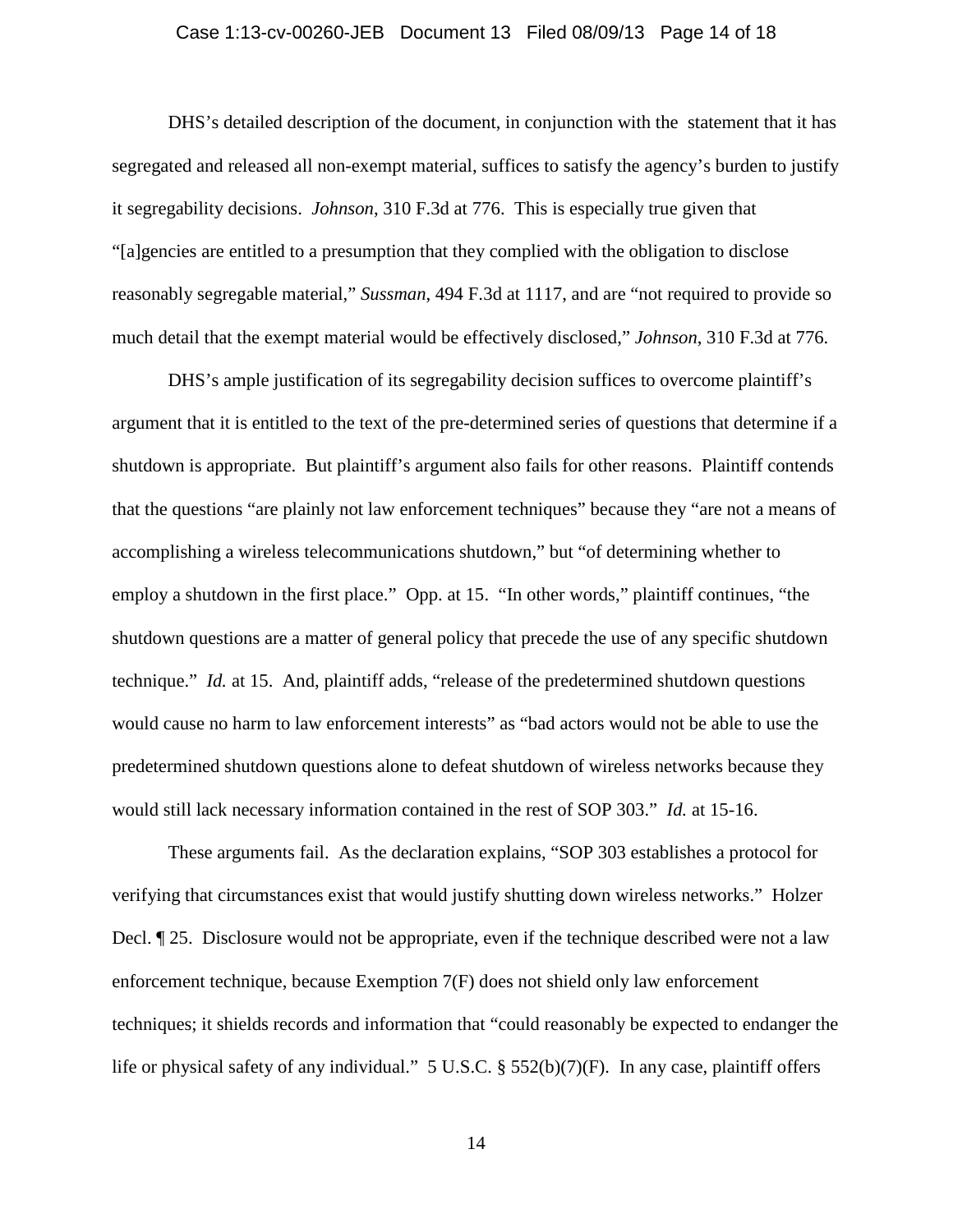### Case 1:13-cv-00260-JEB Document 13 Filed 08/09/13 Page 15 of 18

no support for the argument that the process described by SOP 303 is not a law enforcement technique, but rather is a "matter"  $\vert \vert$  of general public policy that precede<sup>[s]</sup> the use of any specific shutdown technique." Opp. at 15. There is no support available. The process described in SOP 303 is a technique, *i.e.*, "a particular way of doing or going about the accomplishment of something," Webster's Third New Int'l Dictionary (1986) (defining "technique"). To wit, SOP 303 is a "particular way" of determining "that circumstances exist that would justify shutting down wireless networks." Holzer Decl. ¶ 25. And it is a "law enforcement" technique, as it is designed to, among other things, facilitate the prevention of the remote detonation of bombs. Understandably, courts have determined that documents describing law enforcement processes fall under Exemption 7(E). *See, e.g.*, *Peter S. Herrick's*, 2006 WL 1826185, at \*7.

Finally, plaintiff's statement regarding the lack of harm from disclosure is erroneous. The first clause of Exemption 7(E) encompasses "techniques and procedures for law enforcement investigations or prosecutions," and the second clause covers "guidelines for law enforcement investigations or prosecutions if such disclosure could reasonably be expected to risk circumvention of the law." 5 U.S.C. § 552(b)(7)(E). DHS need not demonstrate the existence of harm to withhold documents under the first clause of Exemption 7(E), the clause it invokes in this case. "The first clause of Exemption 7(E) affords 'categorical' protection for 'techniques and procedures' used in law enforcement investigations or prosecutions." *Dent v. Exec. Office for U.S. Attorneys*, 2013 WL 782625, at \*11-12 (D.D.C. March 2, 2013). *See also Strunk v. U.S. Dep't of State*, 905 F. Supp. 2d 142, 147 (D.D.C. 2012); *Pub. Employees for Envtl. Responsibility*, 839 F. Supp. 2d at 327; *Allard K. Lowenstein Int'l Human Rights Project v. DHS*, 626 F.3d 678, 681 (2d Cir. 2010). Plaintiff cites *Blackwell v. FBI*, 646 F.3d 37 (D.C. Cir. 2011), for the proposition that DHS must demonstrate some harm will follow from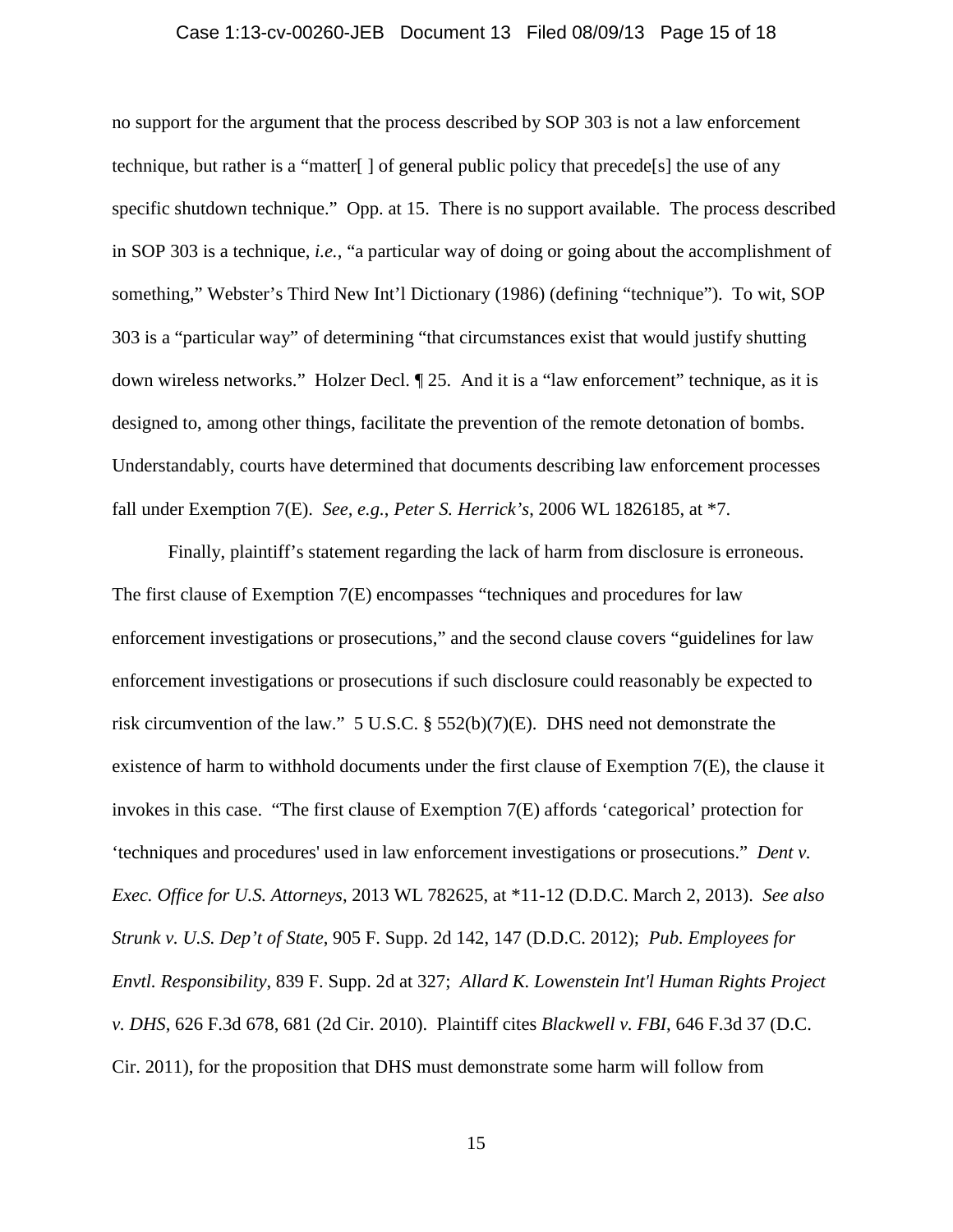#### Case 1:13-cv-00260-JEB Document 13 Filed 08/09/13 Page 16 of 18

disclosure. But, in *Blackwell*, the FBI did not argue that the first clause of Exemption 7(E) provides "categorical protection," Brief for FBI (appellee), *Blackwell v. FBI*, 2010 WL 6368288, at 31 (Dec. 29, 2010), so the court was not presented with the question of whether the different clauses of Exemption 7(E) contain different requirements. Thus, the Court's decision in *Blackwell*, which never specifically addresses the issue, is not precedent as to this matter. *Ariz. Christian Sch. Tuition Org. v. Winn*, 131 S. Ct. 1436, 1448–49 (2011); *United States v. L.A. Tucker Truck Lines, Inc.*, 344 U.S. 33, 37-38 (1952). In any case, DHS explained that disclosure of SOP 303 would lead to harm: Its release could reasonably be expected to endanger the life or physical safety of "any individual." Holzer Decl. ¶ 26. Plaintiff contends that the release of the predetermined questions alone would not lead to this harm because "bad actors" would lack other information necessary to frustrate the shutdown process. Opp. at 16-17. But this is not true: Releasing the questions "would enable bad actors to circumvent [the shutdown process] . . . by providing information about when shutdown procedures are used . . . ." Holzer Decl. ¶ 25

### IV. There Are No Disputes of Material Fact

In Plaintiff's Statement of Material Facts as to Which There Is a Genuine Issue, Plaintiff contends that there exist material factual disputes as to information contained in paragraphs 2, 21, 23, and 25 of DHS's statement of undisputed material facts, Doc. No. 10 (DHS SMF). Pl. SMF ¶ 2. But, in reality, there are no disputes of fact.

Paragraph 2 of DHS's statement of facts reads as follows, "Standard Operating Procedure (SOP) 303 is a document that details a process for the 'deactivation of wireless networks' primarily to 'deter the triggering of radio-activated improvised explosive devices." DHS SMF ¶2 (quoting Holzer Decl. ¶ 25). Plaintiff argues that "there is a genuine issue as to whether details of the deactivation process are *all* that is included in SOP 303," because, plaintiff adds,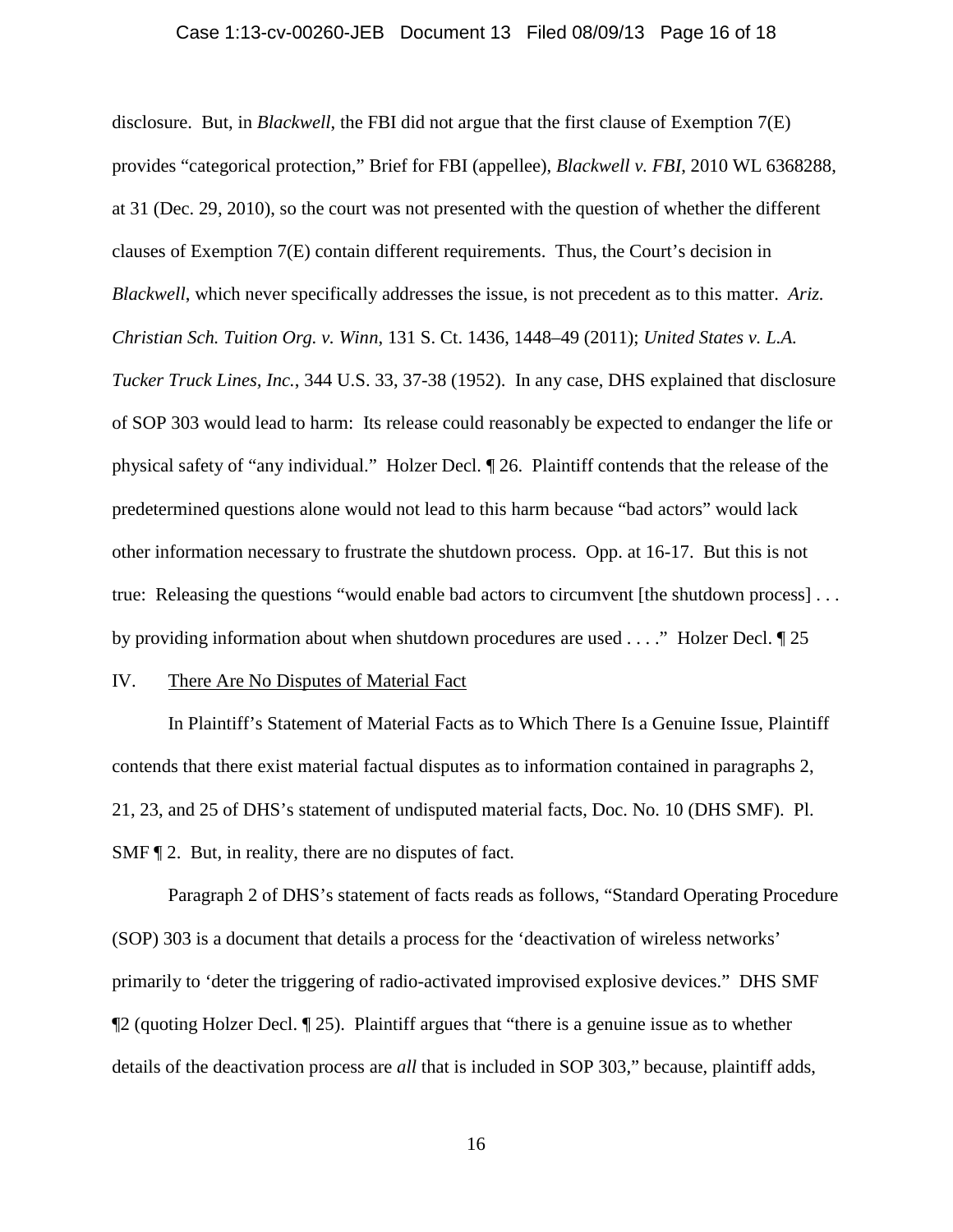### Case 1:13-cv-00260-JEB Document 13 Filed 08/09/13 Page 17 of 18

information indicates that "SOP 303 also includes a predetermined series of questions used to decide when deactivation is appropriate." Pl. SMF ¶¶ 3, 4 (emphasis in original). There is no dispute of fact about this issue. DHS acknowledges that SOP 303 includes this series of questions. Holzer Decl. ¶ 21. The dispute is about whether this "predetermined series of questions" is part of a law enforcement technique. *See* § III above. But this is a legal question, not a factual one. *See id.*

Paragraphs 21, 23, and 25 of DHS's statement of material facts all follow the same pattern: They state that "the agency determined [X]," with X being a legal conclusion. In paragraph 21, the determination was that Exemption 7(E) applies; in paragraph 23, it was that Exemption 7(F) applies; and in paragraph 25, it was that the agency segregated and released all non-exempt information. DHS SMF ¶¶ 21, 23, 25. Plaintiff does not challenge the facts that these paragraphs state, which is that the DHS made certain determinations. Rather, plaintiff challenges the substance of the determinations, *i.e*., the legal conclusions, made by the agency. But disputes about legal conclusions are not disputes of fact. Indeed, insofar as plaintiff has cross-moved for summary judgment, it must ultimately agree that the disputes it has identified are legal, rather than factual, in nature.

#### **CONCLUSION**

For the reasons stated above and in DHS's opening brief, the Court should enter judgment in DHS's favor with respect to Count III. Plaintiff's other claims have been conceded and so should be dismissed as well. The Court should accordingly deny plaintiff's cross-motion for summary judgment.